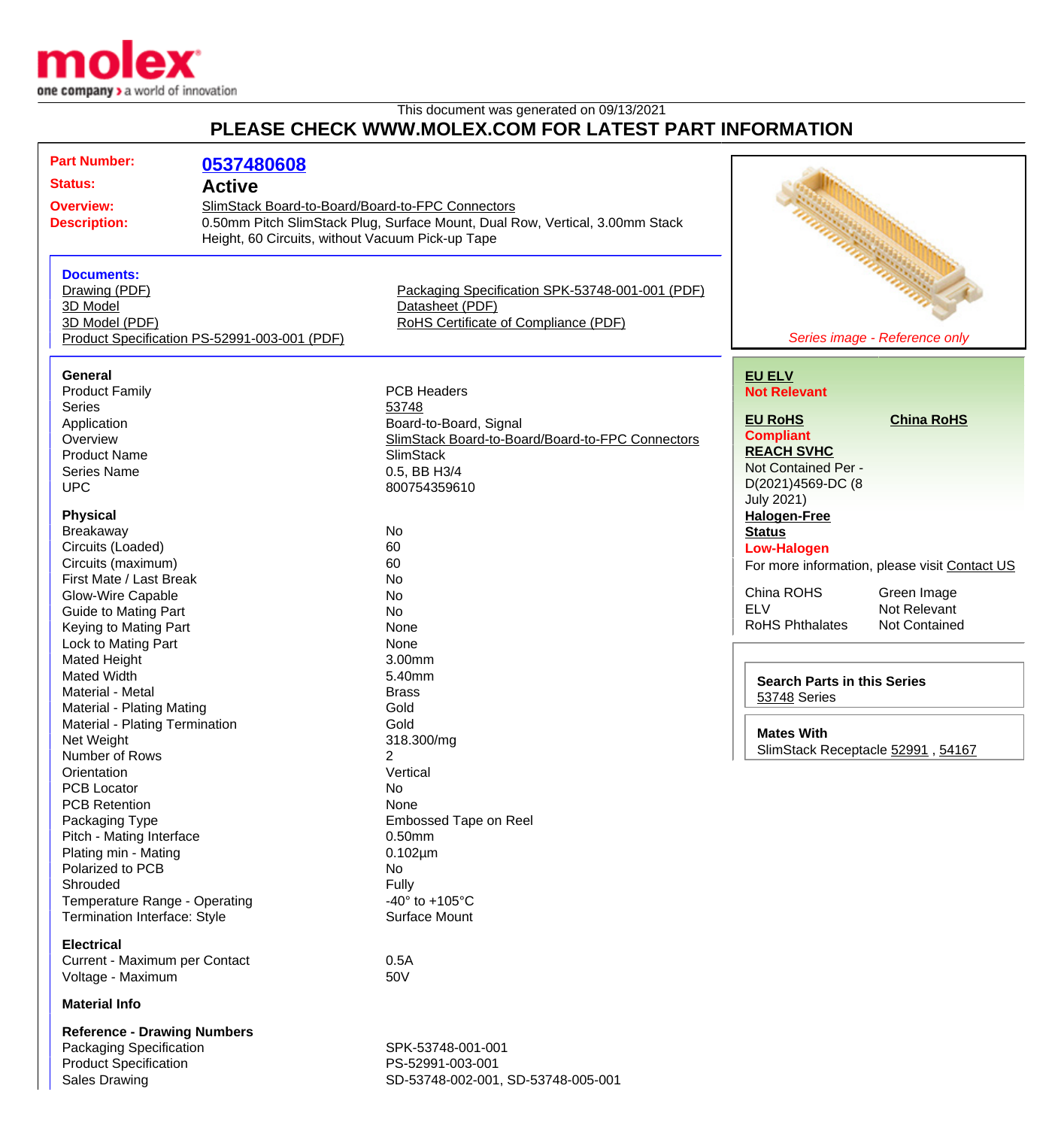This document was generated on 09/13/2021 **PLEASE CHECK WWW.MOLEX.COM FOR LATEST PART INFORMATION**